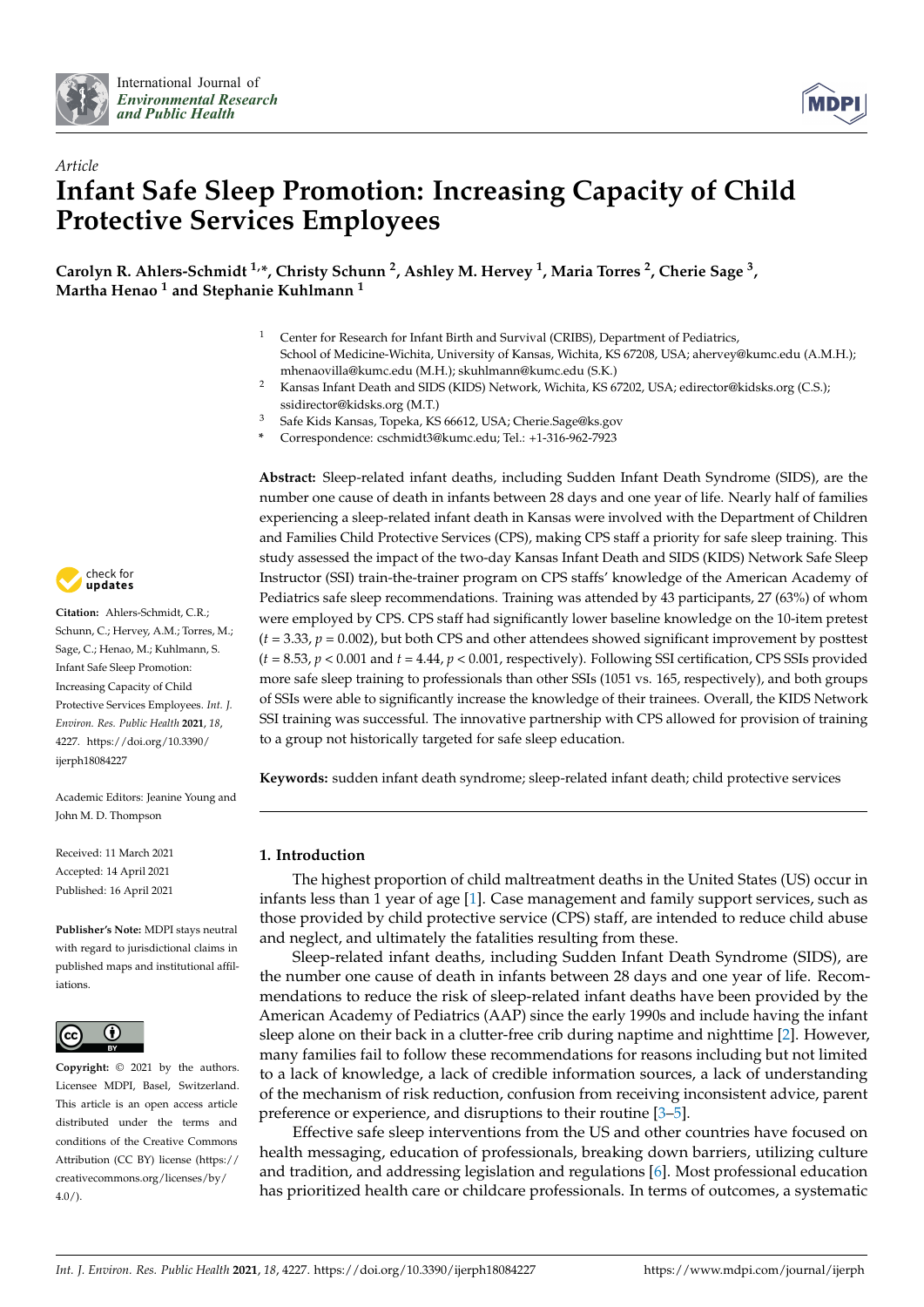review of safe sleep interventions found that the majority of studies reported significant improvements in the intention or use of supine positioning [\[5\]](#page-8-1). For example, an education intervention with Women, Infant, and Children (WIC) participants found significant increases at 6-month follow-up regarding self-report of back position and not bed-sharing [\[6\]](#page-8-2). In contrast, outcomes regarding sleep location/surface, items in the crib, and sharing safe sleep information with others varied between studies [\[5\]](#page-8-1).

Factors such as low income/employment, housing instability, and parent mental health have also been identified as risk factors for both child abuse and maltreatment [\[7\]](#page-8-3), and sleep-related infant deaths  $[2,8-10]$  $[2,8-10]$  $[2,8-10]$ . However, the literature regarding the interaction of CPS and sleep-related deaths is exceedingly sparse [\[11\]](#page-8-6) and tends to focus on the prevalence of CPS involvement with families who experience a SIDS death. For example, in San Diego County, California, out of nearly 400 cases of SIDS, 11% had a CPS referral for the infant who died and 29% had a referral within the previous five years [\[11\]](#page-8-6). Referrals were mostly due to neglect and were substantiated in 38% and 27% of cases, respectively. No identified studies examined the education of or interventions by CPS to specifically reduce such sleep-related deaths.

In 2019, the Kansas State Child Death Review Board reported that 49% of families experiencing a sleep-related infant death had current or past Kansas Department of Children and Families (DCF) CPS involvement [\[12\]](#page-8-7). On 1 July 2019, after a discussion with the Kansas Infant Death and SIDS (KIDS) Network and SAFE Kids Kansas, DCF instituted a policy mandating that CPS staff assess sleep environments for all infants under 1 year of age [\[13\]](#page-8-8). To ensure accurate knowledge of the safe sleep recommendations [\[2\]](#page-7-1), DCF also encouraged and subsidized staff attendance at the KIDS Network Annual Safe Sleep Instructor (SSI) training.

The purpose of this project was to assess CPS staff's knowledge of the American Academy of Pediatrics (AAP) safe sleep recommendations [\[2\]](#page-7-1) after attending the SSI training, to compare their knowledge to SSI trainees from other organizations (other SSI trainees), and to evaluate their ability to disseminate safe sleep knowledge to caregivers and professionals following certification.

#### **2. Materials and Methods**

### *2.1. Fall 2019 SSI Certification Training*

The KIDS Network hosts an annual Safe Sleep Instructor (SSI) training to certify professionals as safe sleep educators [\[14,](#page-8-9)[15\]](#page-8-10). Previous attendees included physicians, nurses, coordinators for maternal/child health programs (e.g., WIC), prenatal/infant care educators, and childcare license surveyors; no CPS staff previously attended.

The curriculum is based on the AAP safe sleep recommendations [\[2\]](#page-7-1) and is updated each year based on current research and guidelines. Topics include diagnosis of sleeprelated deaths, including SIDS; data trends and disparities in sleep-related infant deaths; safe sleep locations (e.g., parent's room), surfaces (e.g., crib), items in the sleep environment (e.g., fitted sheet), and positions (e.g., supine); risks of tobacco use; protective quality of breastfeeding; and recommended practices related to temperature regulation and pacifier use. Attendees learn to provide 1 h of safe sleep training covering the topics listed above, including strategies to communicate safe sleep messages to both professionals and infant caregivers. They also learn to facilitate a safe sleep crib demonstration and how to host a Safe Sleep Community Baby Shower [\[15,](#page-8-10)[16\]](#page-8-11) or Crib Clinic. Instruction is also provided on how to be an effective presenter, on how to tailor education to the most disparate populations, on how to identify and engage key community stakeholders, on data collection and data entry, and on grant writing. Education formats include didactics, demonstration, hands-on activities, small group discussions, videos, and panel discussions. Following training, SSIs are certified to educate parents/caregivers, childcare providers, health care providers, and other members of their communities about safe sleep practices. SSIs are tasked with providing safe sleep training to at least 10 professionals and with hosting one Safe Sleep Community Baby Shower or Crib Clinic within 9 months of certification.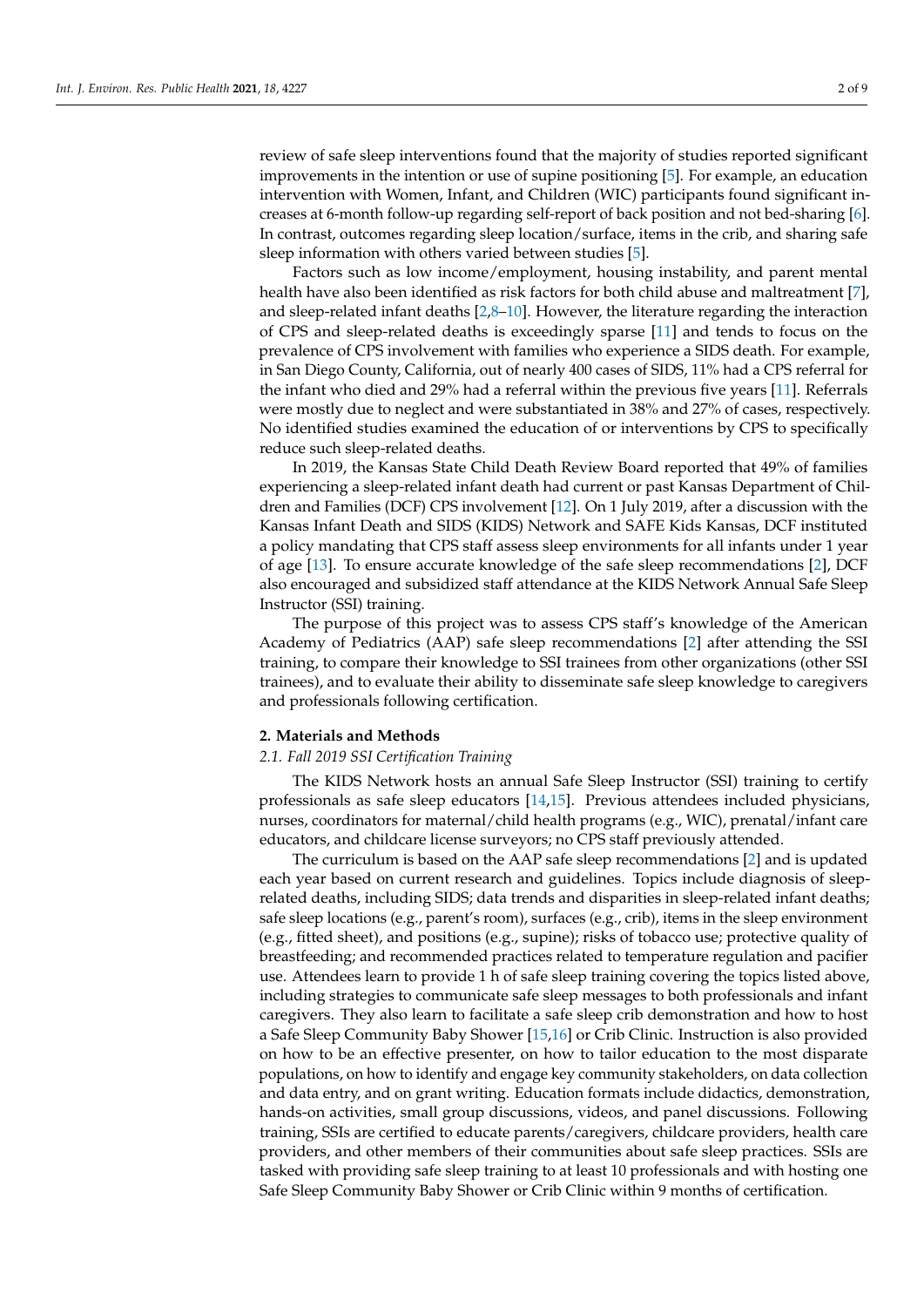CPS staff and other professionals attended the two-day SSI training in fall 2019. All participants completed a 10-item pre- and post-training knowledge assessment at the beginning of the training and immediately following the training, respectively. The multiple choice questions addressed the definition of SIDS; research regarding the most effective ways to share safe sleep information with families; and the specific AAP recommendations regarding sleep location, sleep surface, sleep position, items in the sleep environment, increased risk due to tobacco use, decreased risk due to breastfeeding and pacifier use, temperature regulation, and multiple infants (e.g., twins). The posttest also included self-assessments of knowledge change and levels of agreement with the AAP safe sleep recommendations [\[2\]](#page-7-1). In addition, all participants were evaluated on their ability to conduct a safe sleep crib demonstration based on a priori criteria. Pre- and posttest data were deidentified and entered into a secure database by KIDS Network staff. Finally, participants provided feedback on their satisfaction with the training.

#### *2.2. Post-Certification Dissemination of Safe Sleep Information by SSIs*

For training conducted by certified SSIs, once they returned to their communities, pre- and posttest data were collected, deidentified, and entered into a secure database. Parent and caregiver training used a 4-item, multiple choice survey that assessed (1) sleep position, (2) location and surface, (3) items in sleep environment, and (4) discussion with other infant caregivers who might put the infant to sleep. Professional training utilized the same 10-item, multiple choice test as the SSI training. Participants were encouraged to complete the pre- and posttests in their entirety. However, due to the voluntary nature, respondents had the right to skip questions. Missing data on knowledge questions were coded as incorrect responses. All reported data were collected between 1 October 2019 and 13 July 2020. Due to restrictions on gathering size and in-person meetings related to the COVID-19 pandemic, Safe Sleep Community Baby Showers and Crib Clinics were not conducted during this time.

Descriptive statistics were summarized using means (standard deviations) and frequencies (percentages). Differences within groups were evaluated by paired samples t-test. Comparisons between CPS versus other SSIs in terms of SSI training knowledge scores, self-assessed knowledge scores, average number of professionals and caregivers trained, and professional trainee knowledge scores were evaluated by independent t-tests. The preand posttest scores between CPS and other SSIs for caregiver and professional training were compared using the nonparametric Mann–Whitney Wilcoxon U test. For professional trainings, pre- and posttest comparisons within groups were made using McNemar's test for paired dichotomous variables (correct vs. incorrect). Statistical analyses were performed using SPSS for Windows, Version 23.0 (Armonk, NY, USA), with statistical significance set at alpha = 0.05. The ethical review and approval were waived by the University of Kansas School of Medicine Institutional Review Board, as this study involved secondary analysis of the deidentified data collected for program evaluation purposes.

### **3. Results**

## *3.1. Fall 2019 SSI Certification Training Results*

Training was attended by 43 participants, 27 (63%) of whom were employed by DCF CPS. The remaining attendees ( $n = 16$ ; 37%) were employed in health care (e.g., hospitals), health departments, childcare licensing, and parenting and early childhood support programs. Prior to the training, CPS SSI trainees correctly answered an average of 7.5 questions out of 10 (SD = 1.2; range = 5–10) and other SSI trainees correctly answered an average of 8.6 questions out of 10 (SD = 1.0; range = 7–10) (*t =* 3.33, *p* = 0.002) (Table [1\)](#page-3-0).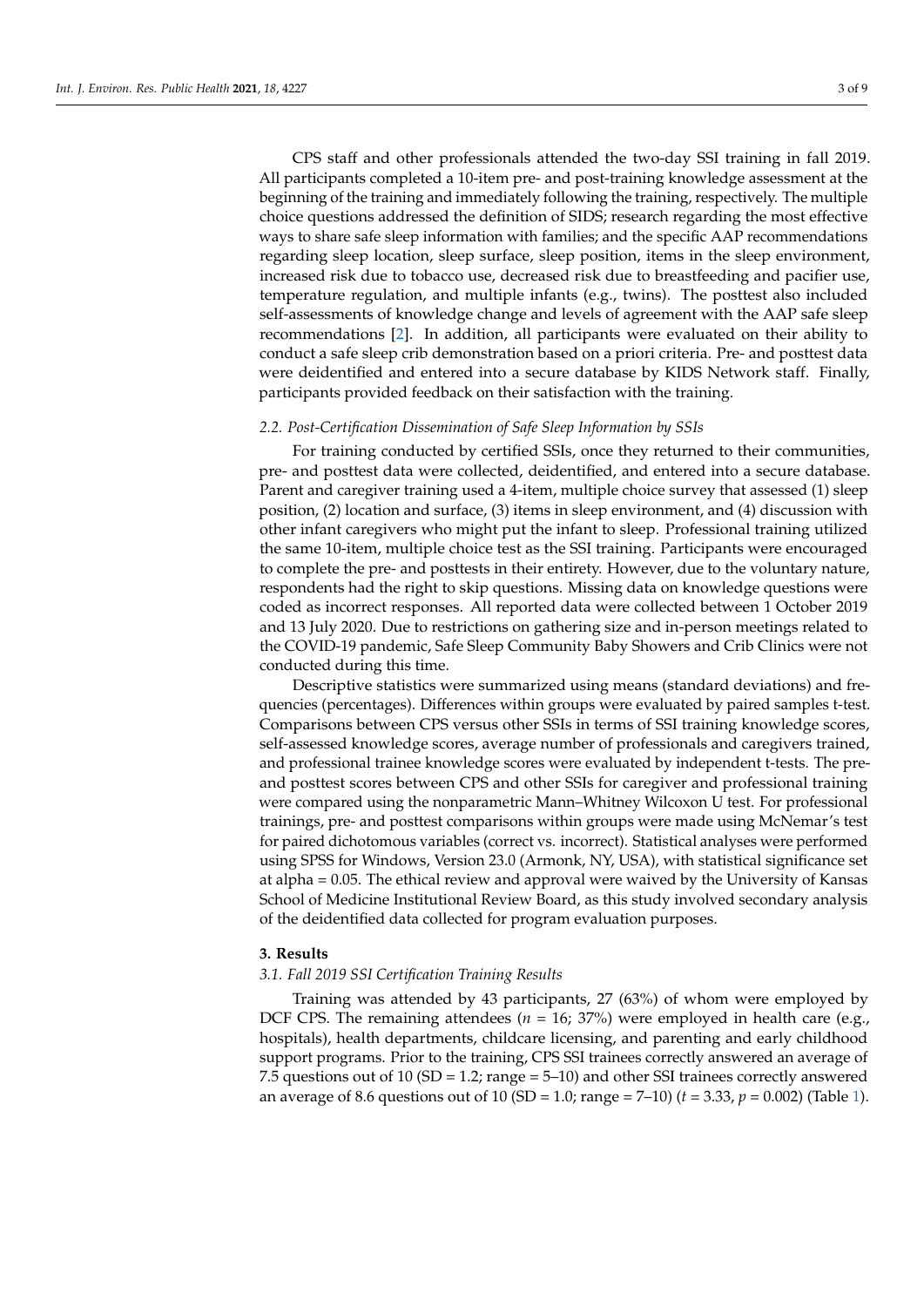<span id="page-3-0"></span>**Table 1.** Safe Sleep Instructor (SSI) trainees reporting only safe/correct responses for knowledge of American Academy of Pediatrics safe sleep recommendations.

|                                     |                   | <b>CPS SSI</b><br>$n=27$ |                           |                   | Other SSI<br>$n=16$ |                        |                                           |
|-------------------------------------|-------------------|--------------------------|---------------------------|-------------------|---------------------|------------------------|-------------------------------------------|
| Concept                             | <b>Pre-Survey</b> | Post-<br><b>Survey</b>   | within<br>Group<br>Change | <b>Pre-Survey</b> | Post-<br>Survey     | within Group<br>Change | between<br>Group<br>Change<br>Post-Survey |
|                                     |                   |                          | v                         |                   |                     | p                      | p                                         |
| SIDS Diagnosis                      | 19 (70)           | 23(85)                   | 0.344                     | 10(63)            | 16 (100)            | $0.031*$               | 0.110                                     |
| Surface and Location                | 8(30)             | 26(96)                   | $< 0.001$ *               | 7(44)             | 16 (100)            | $0.004*$               | 0.441                                     |
| Position                            | 21 (78)           | 27 (100)                 | $0.031*$                  | 15 (94)           | 16 (100)            | 1.000                  | 1.000                                     |
| Environment/Items                   | 25(93)            | 27 (100)                 | 0.500                     | 16(100)           | 15 (94)             | 1.000                  | 0.194                                     |
| Environment/Tobacco                 | 9(33)             | 26(96)                   | $< 0.001$ *               | 12(75)            | 16 (100)            | 0.125                  | 0.441                                     |
| <b>Breastfeeding</b>                | 27 (100)          | 27 (100)                 | n/a                       | 15 (94)           | 16 (100)            | 1.000                  | 1.000                                     |
| Pacifier Use                        | 26(96)            | 26(96)                   | 1.000                     | 16 (100)          | 16 (100)            | n/a                    | 0.441                                     |
| Swaddling/Temperature               | 18(67)            | 27 (100)                 | $0.004*$                  | 15 (94)           | 16 (100)            | 1.000                  | 0.194                                     |
| Twins and Higher<br>Order Multiples | 25(93)            | 27 (100)                 | 0.500                     | 16 (100)          | 16(100)             | n/a                    | 1.000                                     |
| Shared Messaging                    | 24 (89)           | 25(93)                   | 1.000                     | 16(100)           | 16 (100)            | n/a                    | 0.271                                     |

Note: the data are presented as  $f$  (%). \* *p*-value < 0.05 indicates a statistically significant difference between pre- and post-survey responses.

Following the training, the average score for CPS SSI trainees was  $9.7$  (SD = 0.2; range = 8–10) and other SSI trainees scored 9.9 (SD = 0.3; range = 9–10) (*t =* 1.42, *p* = 0.163). CPS SSI trainees successfully demonstrated improved knowledge on all topics of safe sleep  $(t = 8.53, p < 0.001)$ , achieving high proficiency (>90%) on all questions except describing the diagnosis of SIDS (*n* = 23; 85% correct). Similarly, other SSI trainees demonstrated improved knowledge following the training (*t =* 4.44, *p* < 0.001); high proficiency was achieved on all questions. All trainees successfully passed the safe sleep crib demonstration.

Post-training, participants self-assessed safe sleep knowledge before and after the training on a scale from 1 (low) to 10 (high). CPS SSI trainees ranked their baseline knowledge at 5.3 (SD = 1.9) and their post-training knowledge at 9.1 (SD = 0.7), (*t =* 11.18, *p* < 0.001), whereas other SSI trainees ranked their baseline knowledge at 7.2 (SD = 1.8) and post-training knowledge at 9.1 (SD = 1.1), (*t =* 5.78, *p* < 0.001). The majority of CPS SSI trainees ( $n = 14$ ; 52%) reported prior agreement with the AAP safe sleep recommendations, and the remainder  $(n = 13, 48%)$  reported positive shifts in agreement following the training. Other trainees also reported prior agreement with the AAP safe sleep recommendations (*n* = 10; 67%) or a positive shift in agreement following the training (*n* = 5; 33%). No difference in agreement with AAP safe sleep recommendations was observed between trainee groups ( $p = 0.356$ ). All participants reported high satisfaction with the quality and content of the training (mean =  $5$  out of  $5$ ; SD = 0.2).

### *3.2. Post-Certification Dissemination of Safe Sleep Information by SSIs*

#### 3.2.1. Parent and Caregiver Trainings

Knowledge was evaluated for 139 parent and caregivers from six Kansas counties; 53 (38%) trained by CPS SSIs (45 (85%) completed post-survey) and 86 (62%) by other SSIs (80 (93%) completed post-survey). Safe sleep parent and caregiver training sessions ranged in size from one to 30 trainees (median attendance per training  $= 2$ ). CPS SSIs trained an average of 12.6 (SD = 11.0) parent and caregivers per training compared to 1.9 (SD = 1.9) by other SSIs (*t =* −2.18, *p* = 0.095). Caregivers who attended CPS-led trainings correctly identified safe sleep recommendations on 3.1 ( $SD = 1.0$ ) out of four questions prior to the training and 3.8 questions (SD = 0.5) following training  $(t = -4.91, p < 0.001)$ . Caregivers who attended trainings led by other SSIs correctly identified safe sleep recommendations on 2.9 questions (SD = 1.2) prior to the training and 3.8 (SD = 0.7) after training ( $t = -6.17$ ,  $p < 0.001$ ). There was no statistically significant difference between parent and caregivers trained by CPS SSIs or other SSIs  $(p = 0.754)$ .

Examining the specific safe sleep recommendations assessed, following CPS-led training, parent and caregivers demonstrated a positive increase in intention to follow safe sleep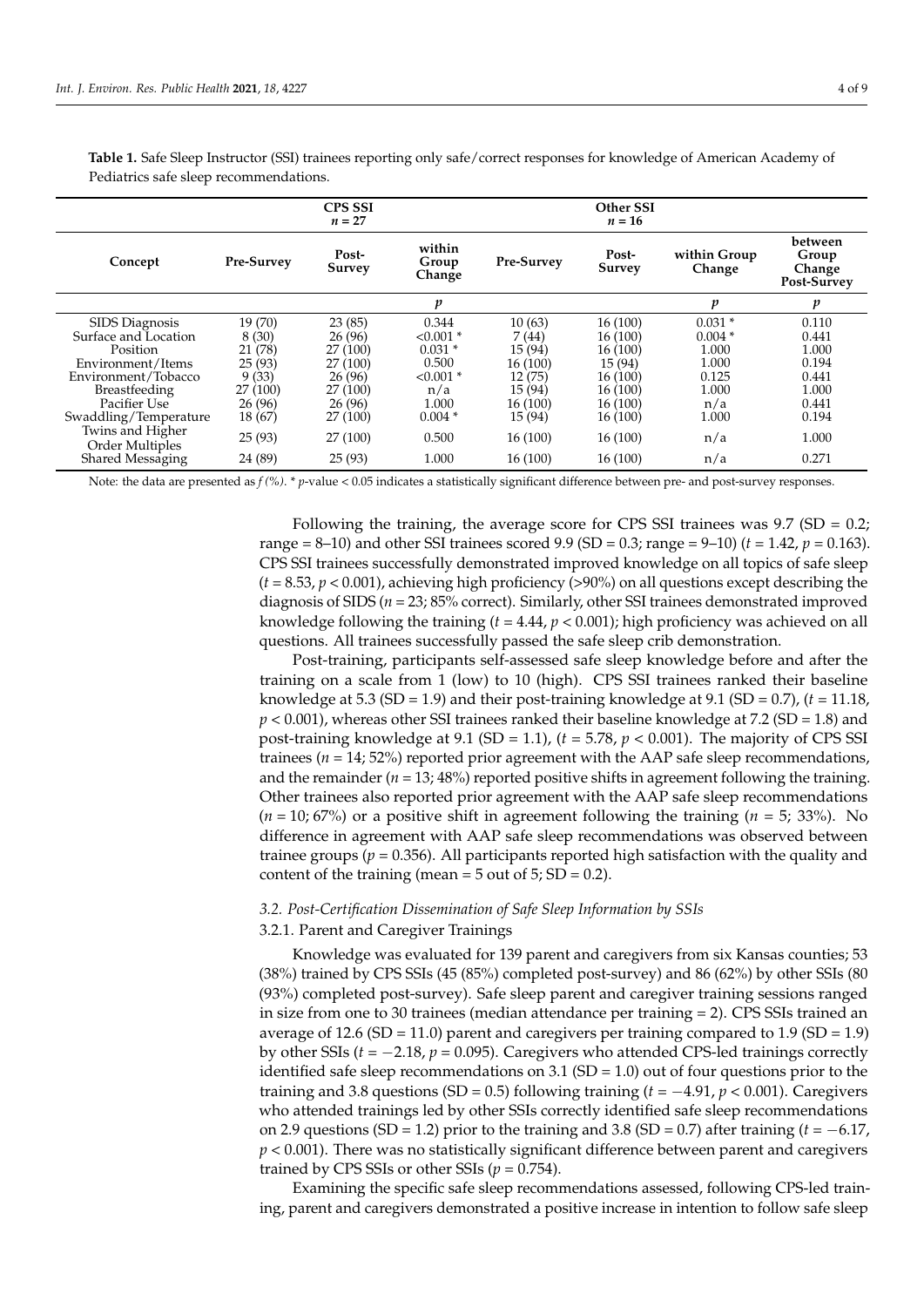practices related to only placing their baby on their backs to sleep (89% vs. 96%; *p* = 0.218), anticipated sleep locations and surfaces (77% vs.  $98\frac{\text{m}}{\text{s}}$ ;  $p = 0.003$ ), and anticipated crib items (74% vs. 96%;  $p = 0.004$ ). Most parents and caregivers (96%) planned to discuss safe sleep with others after attending the parent and caregiver training sessions ( $p = 0.001$ ) (Table [2\)](#page-4-0). Parents and caregivers trained by other SSIs also demonstrated a positive increase in intention to follow safe sleep practices related to anticipated sleep position (77% vs. 94%; *p* = 0.002), anticipated sleep locations and surfaces (78% vs. 95%; *p* = 0.001), anticipated crib items (66% vs. 94%;  $p < 0.001$ ), and discussing safe sleep with others (64% vs. 98%; *p* < 0.001). No differences were observed between those trained by CPS and other SSIs.

<span id="page-4-0"></span>

|                                                                                                     | <b>CPS SSI-Led Training</b> |             |                           | <b>Other SSI-Led Training</b> |             |                           |                            |
|-----------------------------------------------------------------------------------------------------|-----------------------------|-------------|---------------------------|-------------------------------|-------------|---------------------------|----------------------------|
| Concept                                                                                             | <b>Pre-Survey</b>           | Post-Survey | within<br>Group<br>Change | <b>Pre-Survey</b>             | Post-Survey | within<br>Group<br>Change | between<br>Group<br>Change |
|                                                                                                     | $n = 53$                    | $n=45$      | p                         | $n = 86$                      | $n = 80$    | p                         | $\boldsymbol{p}$           |
| Sleep position:<br>Back only                                                                        | 47 (89)                     | 43 (96)     | 0.218                     | 66 (77)                       | 75 (94)     | $0.002*$                  | 0.102                      |
| Anticipated sleep<br>surfaces: Crib,<br>bassinet, portable<br>crib                                  | 41 (77)                     | 44 (98)     | $0.003*$                  | 67 (78)                       | 76 (95)     | $0.001*$                  | 0.893                      |
| Anticipated crib<br>items: Only safe<br>items (firm mattress,<br>fitted sheet,<br>wearable blanket) | 39(74)                      | 43 (96)     | $0.004*$                  | 57 (66)                       | 75 (94)     | $< 0.001$ *               | 0.406                      |
| Discuss safe sleep<br>with others                                                                   | 37 (70)                     | 43 (96)     | $0.001*$                  | 55 (64)                       | 78 (98)     | $< 0.001$ *               | 0.764                      |

**Table 2.** Parents and caregivers reporting only safe/correct responses for intended safe sleep practices.

Note: the data are presented as  $f$  (%). \* *p*-value < 0.05 indicates a statistically significant difference between pre- and post-survey responses.

#### 3.2.2. Professional Trainings

Knowledge was evaluated for 1216 professionals from 28 Kansas counties, with 1051 (86%) trained by CPS SSIs and 165 (14%) trained by other SSIs. Safe sleep professional trainings ranged in size from 1 to 59 trainees (median attendance per training = 13). One training was completed virtually due to restrictions to in-person meetings. CPS SSIs trained an average of  $15.9$  (SD =  $10.7$ ) professionals per training compared to other SSIs with 3.7  $(SD = 6.4)$ ,  $(t = -8.51, p < 0.001)$ . Prior to the training, professionals attending training sessions led by CPS SSIs correctly answered an average of 6.6 questions out of 10 (SD = 1.7; range = 0–10) and professionals trained by other SSIs correctly answered an average of 7.6 questions out of 10 (SD = 1.7; range = 0–10), (*t =* −6.80, *p* < 0.001) (Table [3\)](#page-5-0).

Following the training sessions, the average score for CPS SSI-trained professionals was 9.0 (SD = 1.1; range = 3–10), a statistically significant improvement over the baseline (*t =* 44.75, *p* < 0.001). The average score for professionals trained by other SSIs was 9.2  $(SD = 1.08$ ; range = 6–10), also a statistically significant improvement over the baseline (*t =* 12.08, *p* < 0.001). A statistically significant difference was observed when comparing post-training scores between professionals trained by CPS SSIs and other SSIs (*t =* −2.54,  $p = 0.012$ ). CPS SSIs were less likely to correctly answer questions related to the diagnosis of SIDS (81% vs. 89%; *p* = 0.012) and messaging strategies (87% vs. 92%; *p* = 0.047).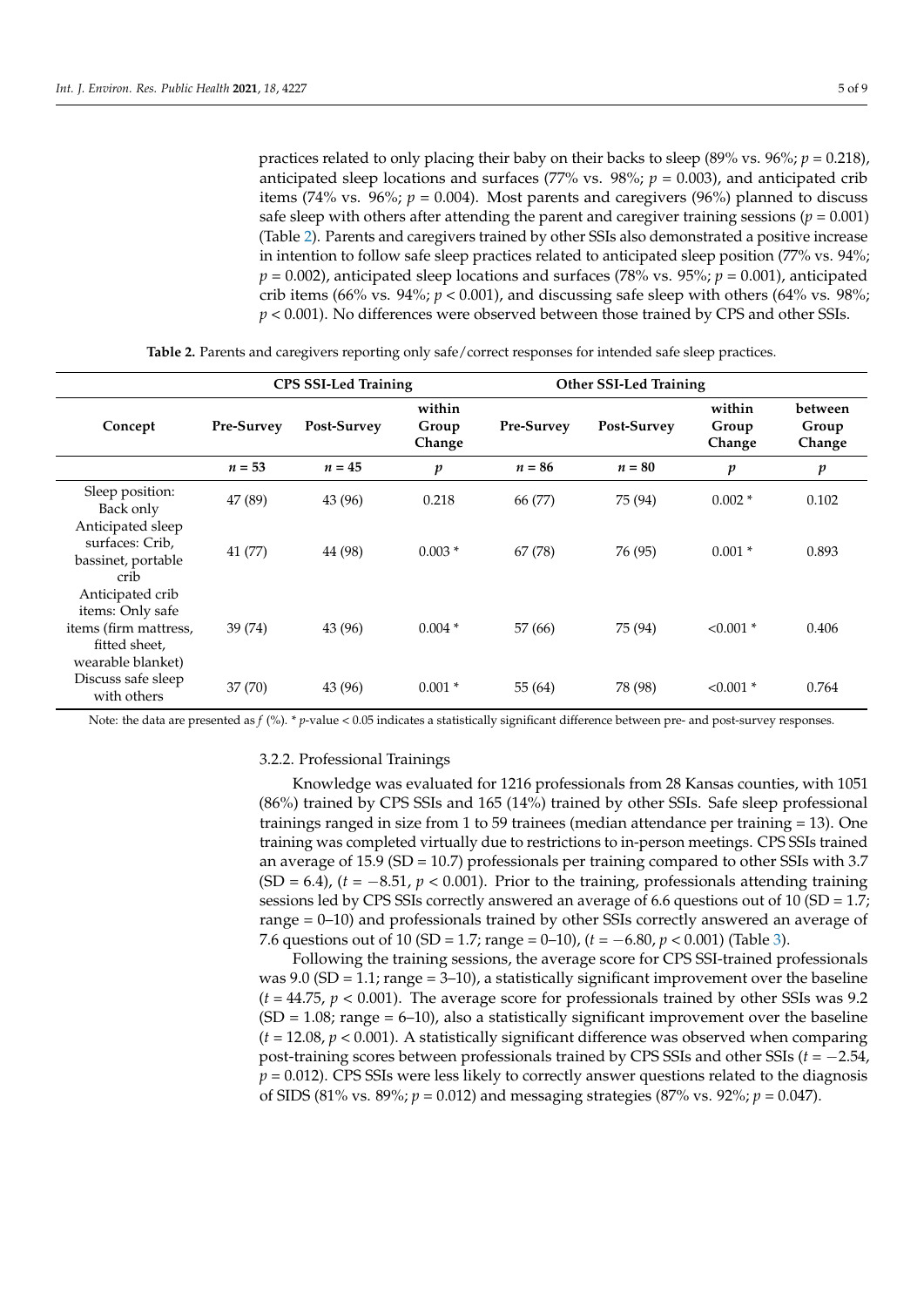<span id="page-5-0"></span>**Table 3.** Professionals reporting only safe/correct responses for knowledge of American Academy of Pediatrics safe sleep recommendations.

|                                     | <b>CPS SSI-Led Training</b><br>$n = 1051$ |             |                           | <b>Other SSI-Led Training</b><br>$n = 165$ |                        |                           |                                           |
|-------------------------------------|-------------------------------------------|-------------|---------------------------|--------------------------------------------|------------------------|---------------------------|-------------------------------------------|
| Concept                             | Pre-Survey                                | Post-Survey | within<br>Group<br>Change | Pre-Survey                                 | Post-<br><b>Survey</b> | within<br>Group<br>Change | between<br>Group<br>Change<br>Post-Survey |
|                                     |                                           |             | p                         |                                            |                        | p                         | p                                         |
| SIDS Diagnosis                      | 818 (78)                                  | 852 (81)    | 0.058                     | 129 (78)                                   | 147 (89)               | $0.004*$                  | $0.012*$                                  |
| Surface and Location                | 162(15)                                   | 703 (67)    | $< 0.001$ *               | 49 (30)                                    | 123 (75)               | $< 0.001$ *               | 0.050                                     |
| Position                            | 809 (77)                                  | 1039 (99)   | $< 0.001$ *               | 142 (86)                                   | 160 (97)               | $< 0.001$ *               | 0.055                                     |
| Environment/Items                   | 826 (79)                                  | 1031 (98)   | $< 0.001$ *               | 150 (91)                                   | 159 (96)               | $0.035*$                  | 0.153                                     |
| Environment/Tobacco                 | 467 (44)                                  | 973 (93)    | $< 0.001$ *               | 112 (68)                                   | 151 (92)               | $< 0.001$ *               | 0.631                                     |
| <b>Breastfeeding</b>                | 946 (90)                                  | 1021 (97)   | $< 0.001$ *               | 151 (92)                                   | 158 (96)               | 0.092                     | 0.335                                     |
| Pacifier Use                        | 425(40)                                   | 929 (88)    | $< 0.001$ *               | 111 (67)                                   | 154 (93)               | $< 0.001$ *               | 0.059                                     |
| Swaddling/Temperature               | 727 (69)                                  | 1020 (97)   | $< 0.001$ *               | 131 (79)                                   | 163 (99)               | $< 0.001$ *               | 0.202                                     |
| Twins and Higher<br>Order Multiples | 874 (83)                                  | 1001 (95)   | $< 0.001$ *               | 146 (89)                                   | 159 (96)               | $0.007*$                  | 0.523                                     |
| Shared Messaging                    | 923 (88)                                  | 910 (87)    | 0.402                     | 137 (83)                                   | 152 (92)               | $0.015*$                  | $0.047*$                                  |

Note: the data are presented as  $f$  (%). \* *p*-value < 0.05 indicates a statistically significant difference between pre- and post-survey responses.

Professionals were asked to self-assess knowledge before and after the training on a scale from 1 (low) to 10 (high). Professionals trained by CPS SSIs stated that their knowledge rose from 6.2 (SD = 2.2) prior to the training to 9.0 (SD = 1.1) following the training (*t =* 47.18, *p* < 0.001), and professionals trained by other SSIs stated that their knowledge rose from 7.0 (SD = 2.1) to 9.3 (SD = 0.9), (*t =* 15.27, *p* < 0.001). There was a significant difference in self-assessment of knowledge between professionals trained by CPS and other SSIs (*t =* −3.71, *p* < 0.001). Professionals were also asked how the training affected their beliefs regarding the AAP recommendations. The majority of professionals trained by CPS SSIs reported prior agreement with the AAP safe sleep recommendations  $(n = 518; 51\%)$ , while 47% reported a positive shift in agreement  $(n = 482)$ , 1% reported a negative shift in agreement ( $n = 9$ ), and 1% reported no change ( $n = 12$ ). In contrast, 66% of professionals trained by other SSIs reported prior agreement  $(n = 101)$ , 33% reported a positive shift ( $n = 51$ ), 0.5% reported a negative shift ( $n = 1$ ), and 0.5% reported no change  $(n = 1)$ . A statistically significant difference in agreement with AAP safe sleep recommendations was observed between professionals trained by CPS SSIs and those trained by other SSIs ( $p = 0.001$ ).

## **4. Discussion**

Family support and case-management services, such as those provided by DCF CPS, are potentially cost saving [\[17\]](#page-8-12) and can significantly reduce the risk of child fatality [\[18\]](#page-8-13). Families who receive such services often view them positively and develop relationships with their support workers [\[19](#page-8-14)[,20\]](#page-8-15). These collaborative relationships may create an optimal opportunity for safe sleep education to be provided in the home and with non-judgmental conversations [\[19](#page-8-14)[,20\]](#page-8-15), which has been recommended as the most effective way to engage caregivers in safe sleep education [\[21\]](#page-8-16).

Most evaluations of CPS worker trainings fail to extend beyond the training itself [\[22\]](#page-8-17); however, SSIs were evaluated at all four levels recommended by Kirkpatrick (reaction, learning, behavior, and results). These data suggest that the KIDS Network SSI training of CPS staff was successful. Specifically, for level 1, reaction, we found that participants were satisfied with the quality and content of the training. For level 2, learning, we identified that CPS staff had significantly lower knowledge of the AAP recommendations prior to the training when compared to participants of other vocations (e.g., nurses and health department staff). However, CPS staff knowledge improved significantly by posttest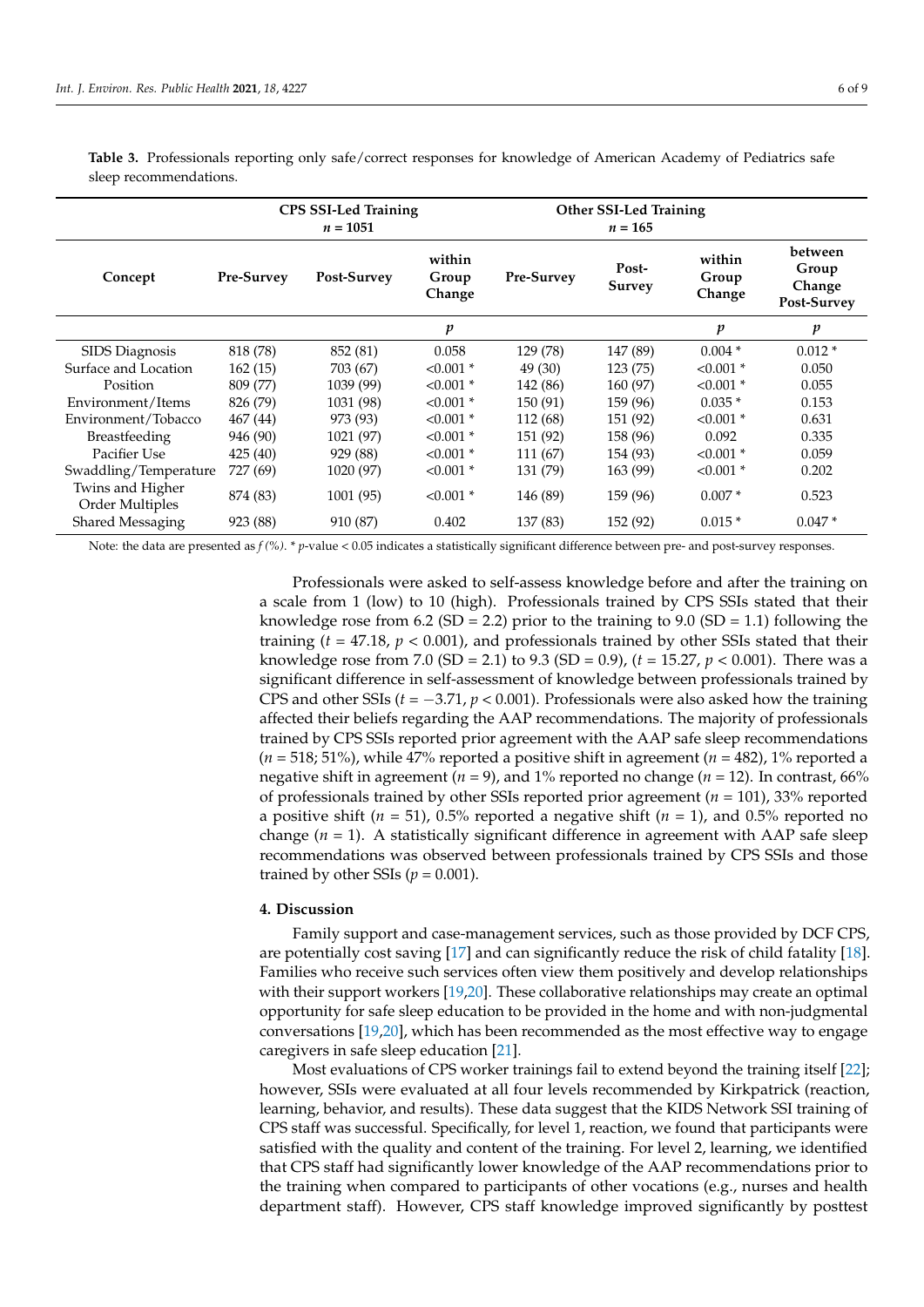(equivalent to other trainees), all successfully performed the safe sleep crib demonstration simulation, and all received SSI certification.

Level 3, behavior, was evaluated by tracking professional and parent/caregiver training sessions facilitated by the CPS SSIs. The CPS SSIs were required to disseminate safe sleep training to 10 professionals but trained over twice as many as expected and significantly more than other SSIs. Caregivers were also successfully trained by both groups of SSIs. Level 4, results, showed significant improvement in knowledge for both professionals and caregivers trained by the CPS SSIs. Professionals had significant improvements over baseline following training by CPS SSIs. However, professionals trained by other SSIs had significantly higher post-training knowledge scores and self-assessment scores compared to those trained by CPS SSIs. Following the SSI training, some CPS SSIs did not correctly identify the definition of SIDS on the post-assessment. While remediation was provided at the training, professionals trained by other SSIs showed significant improvement on this item, while those trained by CPS SSIs did not. Future CPS SSI-led training should focus more on the diagnosis of SIDS and strategies to communicate safe sleep messages, which was also higher for those trained by other SSIs. Differences in the outcomes for professionals trained by SSIs may also be due to the lower baseline knowledge of those trained by CPS SSIs or a reflection of smaller learning groups engaged by other SSIs. However, as the average scores for CPS and other SSI trainees on both measures were 9 or higher on a scale of 10, these results may not be meaningful.

The SSI training may have resulted in successful outcomes with CPS staff due to several factors. The SSI training not only provided training on educating multiple priority audiences (professionals and caregivers) in various formats (one-on-one, group) but also on approaching dissemination through a lens of cultural humility [\[23\]](#page-8-18) and relationship building [\[19](#page-8-14)[,20\]](#page-8-15). Designing a training program in this manner allows workers to take family characteristics into account and to adapt the training and education to meet individual needs while maintaining the fidelity of the program, which have been identified as important factors by CPS workers [\[24\]](#page-8-19).

It is also important to recognize that a dose–response relationship has been found with safe sleep education, where more exposures increases the likelihood of parents following safe sleep recommendations, such as placing infants supine to sleep [\[6\]](#page-8-2). The strongest recommendations are those from health care professionals [\[25](#page-8-20)[,26\]](#page-8-21), but hearing consistent messages from CPS staff may increase the likelihood that caregivers utilize safe sleep practices. In addition, CPS staff have the opportunity to conduct sleep assessments in the parent or caregiver's home, which is often limited in traditional safe sleep education strategies (e.g., parent education classes and Safe Sleep Community Baby Showers [\[15](#page-8-10)[,16\]](#page-8-11)). Further partnership should explore opportunities for in-home assessment of sleep environments and identification of barriers to safe sleep specifically for families engaged with CPS.

This study has several limitations. The project was conducted in a Midwestern state in the US, which may impact generalizability. It is also important to recognize that access to services may differ. For example, rural areas have been found to lack intensive family preservation services [\[27\]](#page-8-22) and additional strategies for safe sleep education may be needed. Social desirability response bias may have impacted the self-report measures. Furthermore, the timing of the post-survey may have impacted the results as knowledge and skills may dissipate over time. This may be especially true for professionals and caregivers trained by SSIs as there was no post-training follow-up, whereas CPS and other SSIs were required to facilitate training that utilized the skills and knowledge from the training. Only parents and caregivers trained directly by SSIs were assessed, and thus, we are unable to measure the full extent to which safe sleep information was disseminated to additional families by the 1051 professionals trained by CPS SSIs. The behavioral result of those professionals and caregivers who received safe sleep training from the CPS SSIs was beyond the scope of this study. In addition, Kansas Child Death Review Board Reports will not be available for several years regarding data from families impacted by CPS SSIs, and even when the data are available, causation cannot be assumed.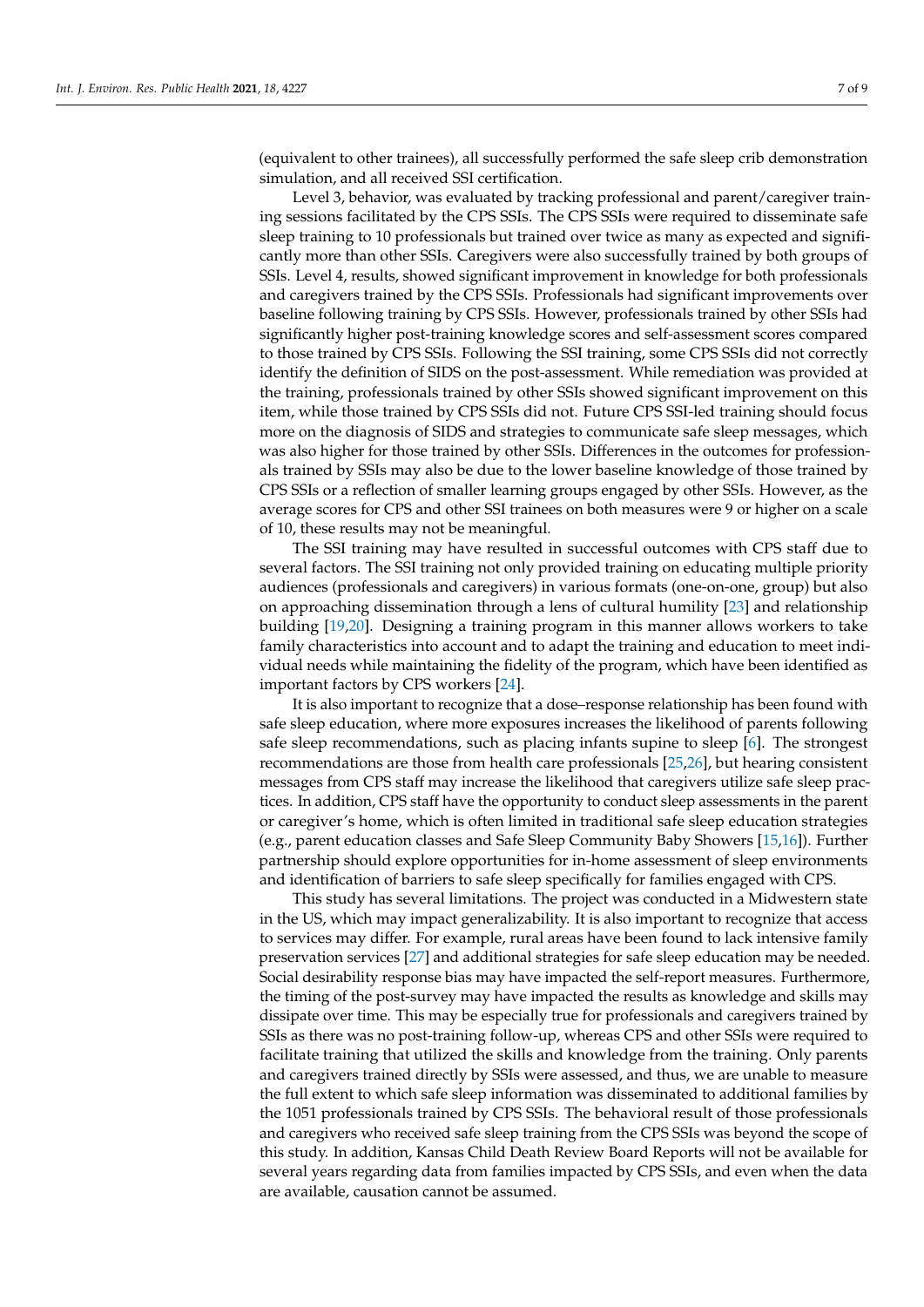Future studies should further partner with CPS to assess the behavioral impacts of the SSI program by extending data collection and follow-up to the families served, either directly by CPS SSIs or by CPS staff trained by SSIs. Priority questions include assessment of families' understanding of the AAP safe sleep recommendations, actual infant sleep practices, and changes in sleep practices over time. In addition, replication in other locations or utilization of a control group would provide further evidence regarding the true impact of the intervention.

#### **5. Conclusions**

The innovative partnership with DCF CPS allowed for the provision of training to a group not historically targeted for safe sleep education. CPS SSIs showed significant increases in knowledge of the AAP safe sleep recommendations [\[2\]](#page-7-1) following the certification training and equivalent knowledge to trainees from other organizations. Post-certification, CPS SSIs were able to increase the safe sleep knowledge of other CPS professionals in subsequent trainings, suggesting that the train-the-trainer model was successful, although future SSI trainings should address topics that CPS SSIs were less effective than other SSIs at disseminating to professionals. CPS SSIs were able to increase caregiver knowledge and to increase intentions to use safe sleep practices. Caregivers engaged with DCF have risk factors associated with sleep-related infant death, such as low socioeconomic status, and may be less likely to engage with other programs and resources. Furthermore, CPS staff engage regularly with clients, often in their own homes, providing a unique opportunity to address barriers, to provide support to strengthen families, to promote a nurturing environment for the child, and to assess behavior over time.

**Author Contributions:** Conceptualization, C.R.A.-S. and C.S. (Christy Schunn); methodology, C.R.A.- S., C.S. (Christy Schunn) and A.M.H.; software, A.M.H.; formal analysis, A.M.H.; investigation, C.S. (Christy Schunn) and M.T.; data curation, A.M.H.; writing—original draft preparation, C.R.A.-S., C.S. (Christy Schunn) and A.M.H.; writing—review and editing, C.R.A.-S., C.S. (Christy Schunn), A.M.H., M.T., C.S. (Cherie Sage), M.H. and S.K. All authors have read and agreed to the published version of the manuscript.

**Funding:** This research was funded in part by the Kansas Department of Health and Environment's Bureau of Family Health Maternal and Child Health Services Block grant #B04MC30614 funded by the Health Resources and Services Administration (HRSA) of the US Department of Health and Human Services (HHS).

**Institutional Review Board Statement:** Ethical review and approval were waived by the University of Kansas School of Medicine Institutional Review Board, as it involved secondary analysis of deidentified data collected for program evaluation purposes.

**Informed Consent Statement:** Participant consent was waived as the data were originally collected for program evaluation purposes by the Kansas Infant Death and KIDS Network.

**Data Availability Statement:** Data are available upon request.

**Acknowledgments:** Special thanks to Lori Chandler, Tanya Keys, Jane Meschberger, Tina Abney, Sherrie Gross, Ariele Erwine, Kaleena Erwin, Tracy Enochs and Jill Nelson, without whom this project would not have been possible.

**Conflicts of Interest:** The authors declare no conflict of interest. The funders had no role in the design of the study; in the collection, analyses, or interpretation of data; in the writing of the manuscript; or in the decision to publish the results.

## **References**

- <span id="page-7-0"></span>1. U.S. Department of Health and Human Services; Administration for Children and Families; Administration on Children, Youth and Families; Children's Bureau. Child Maltreatment 2017. 2019. Available online: [https://www.acf.hhs.gov/cb/research-data](https://www.acf.hhs.gov/cb/research-data-technology/statistics-research/child-maltreatment)[technology/statistics-research/child-maltreatment](https://www.acf.hhs.gov/cb/research-data-technology/statistics-research/child-maltreatment) (accessed on 30 September 2020).
- <span id="page-7-1"></span>2. Moon, R.Y.; Task Force on Sudden Infant Death Syndrome. SIDS and Other Sleep-Related Infant Deaths: Evidence Base for 2016 Updated Recommendations for a Safe Infant Sleeping Environment. *Pediatrics* **2016**, *138*, e20162940. [\[CrossRef\]](http://doi.org/10.1542/peds.2016-2940) [\[PubMed\]](http://www.ncbi.nlm.nih.gov/pubmed/27940805)